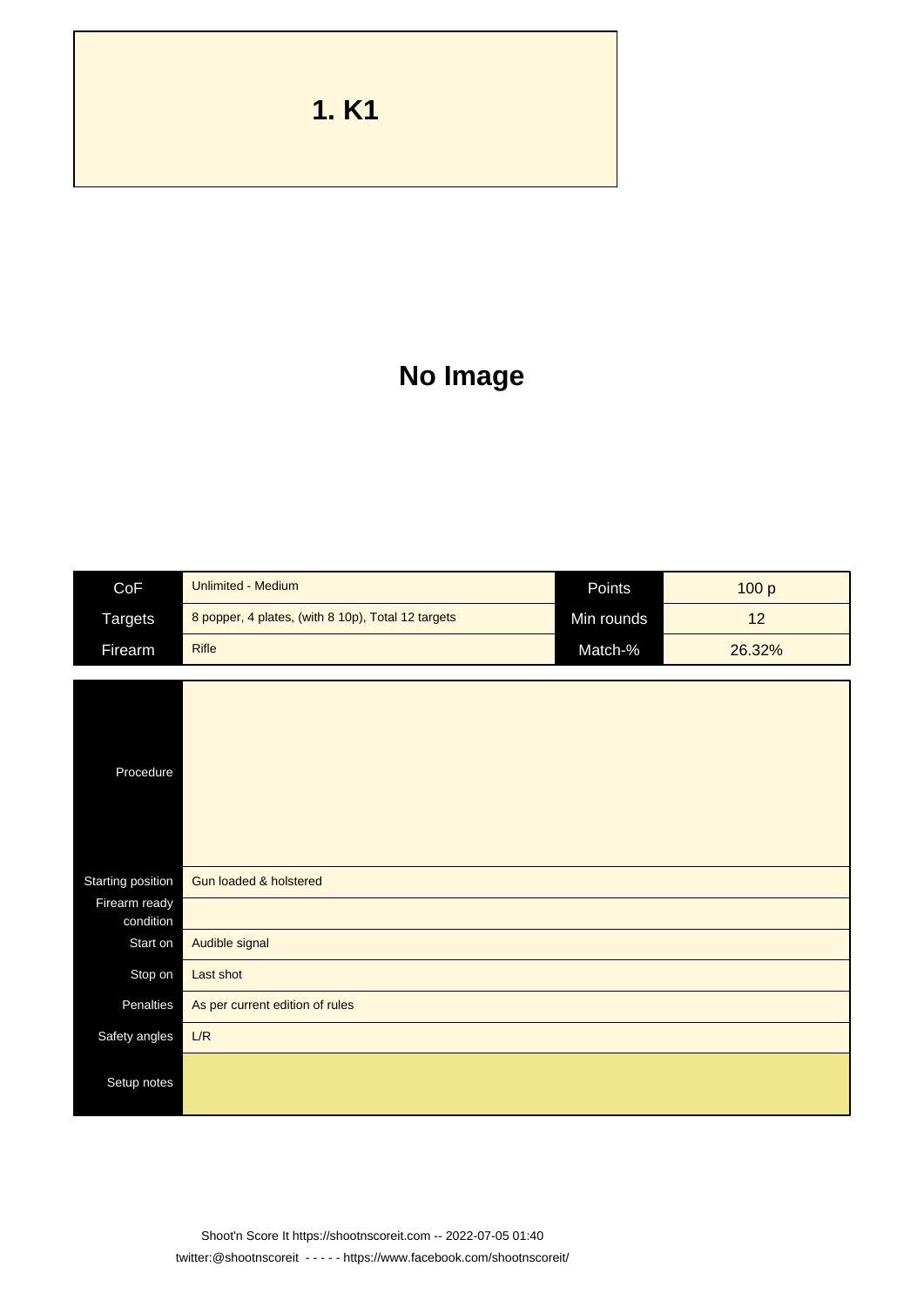**2. K2**

## **No Image**

| CoF                        | <b>Unlimited - Medium</b>                          | Points     | 100 p  |
|----------------------------|----------------------------------------------------|------------|--------|
| <b>Targets</b>             | 8 popper, 4 plates, (with 8 10p), Total 12 targets | Min rounds | 12     |
| Firearm                    | <b>Rifle</b>                                       | Match-%    | 26.32% |
|                            |                                                    |            |        |
| Procedure                  |                                                    |            |        |
| Starting position          | Gun loaded & holstered                             |            |        |
| Firearm ready<br>condition |                                                    |            |        |
| Start on                   | Audible signal                                     |            |        |
| Stop on                    | Last shot                                          |            |        |
| Penalties                  | As per current edition of rules                    |            |        |
| Safety angles              | L/R                                                |            |        |
| Setup notes                |                                                    |            |        |

Shoot'n Score It https://shootnscoreit.com -- 2022-07-05 01:40 twitter:@shootnscoreit - - - - - https://www.facebook.com/shootnscoreit/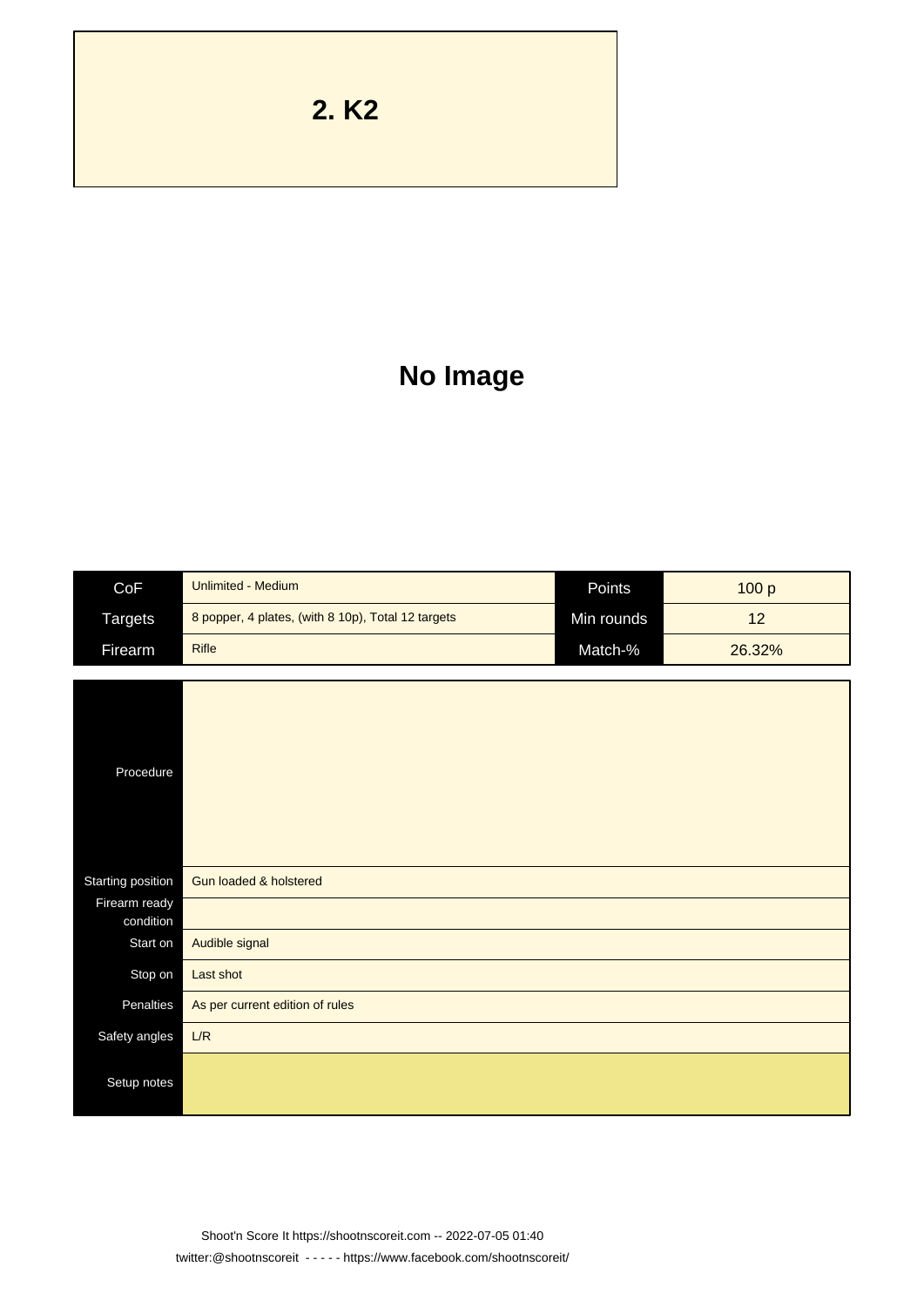**3. P1**

## **No Image**

| CoF                        | <b>Unlimited - Medium</b>                        | Points     | 90 p   |
|----------------------------|--------------------------------------------------|------------|--------|
| <b>Targets</b>             | 8 paper, 1 popper, (with 1 10p), Total 9 targets | Min rounds | 17     |
| Firearm                    | Handgun, Shotgun                                 | Match-%    | 23.68% |
|                            |                                                  |            |        |
| Procedure                  |                                                  |            |        |
| Starting position          | Gun loaded & holstered                           |            |        |
| Firearm ready<br>condition |                                                  |            |        |
| Start on                   | Audible signal                                   |            |        |
| Stop on                    | Last shot                                        |            |        |
| Penalties                  | As per current edition of rules                  |            |        |
| Safety angles              | L/R                                              |            |        |
| Setup notes                |                                                  |            |        |